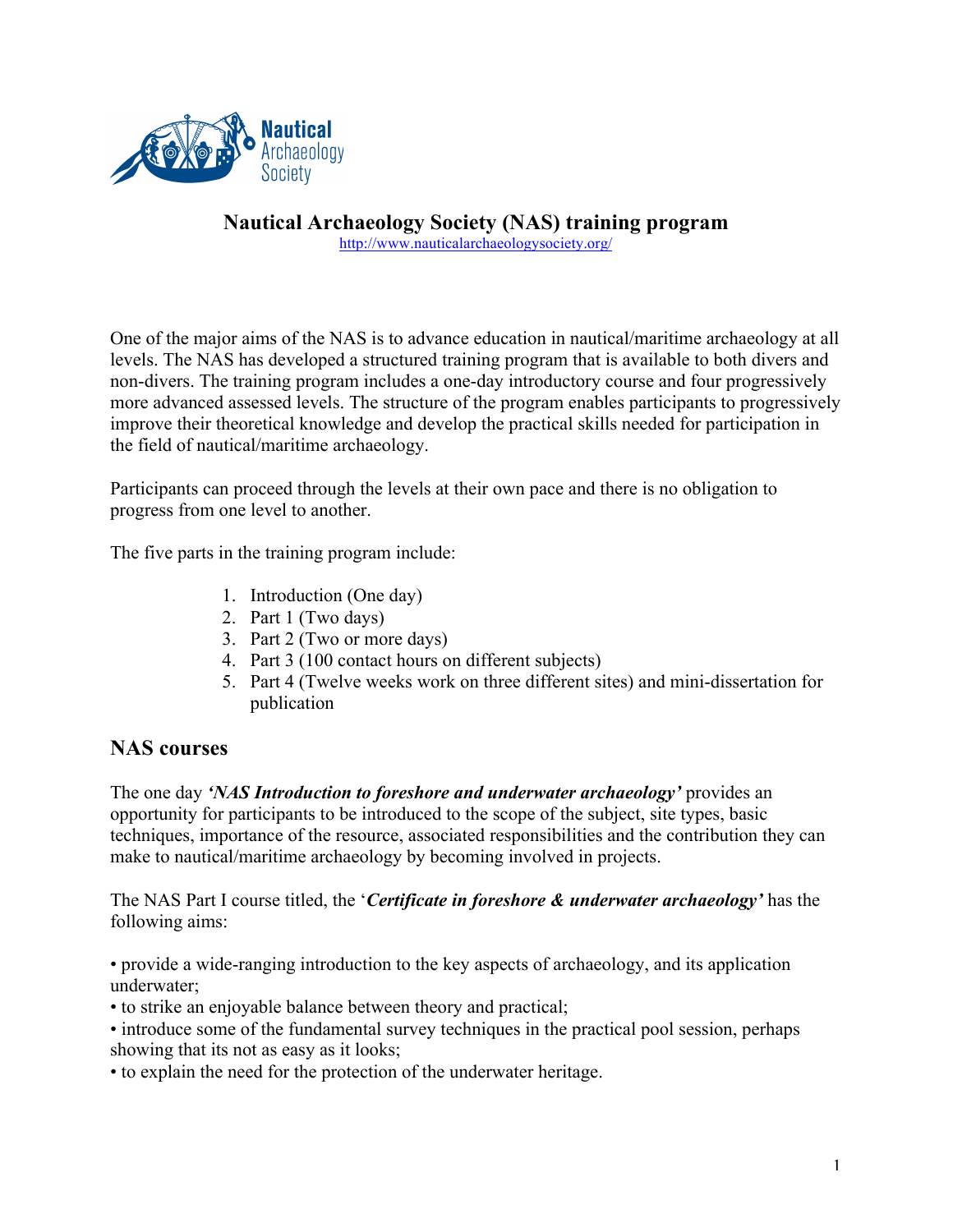The NAS Part II course titled, the *'Intermediate Certificate in foreshore & underwater archaeology'* involves doing a short field survey that will be assessed against a number of criteria. Participants may choose to do their survey as part of an existing project, or to initiate their own. The main aims of the Part II project report are to:

• demonstrate that the participant has understood the survey techniques introduced during NAS Part I;

- present the work in the form of a short report;
- enable others to be able to identify the location, understand and use the report as a basis for further research.

## **Advanced Archaeological Certificate - NAS Part III**

Training Objective:- 'NAS Part III is designed to help develop a competent field-worker who has the knowledge and practical skills to be an asset to any project, particularly those dealing with underwater and maritime sites.'

**Syllabus:-**To achieve NAS Part III, students will need to complete a series of courses covering a sufficiently broad area of the syllabus. The syllabus consists of 8 core subject groups:-

- **1. Research and Information Technology**
- **2. Archaeological Science**
- **3. Survey**
- **4. Excavation**
- **5. Recording**
- **6. Conservation**
- **7. Ancient Technology**
- **8. Managing Archaeology**

In each of these groups there are a number of courses, eg. **Survey** contains: Archaeological Search Methods, Geophysics, Position Fixing, Advanced Diving; **Managing Archaeology** contains: Managing Archaeological Projects, Achieving Publication, Environmental Impact Assessment, Popular Publications for Archaeology. Courses can be tailored to suit participants/regions/interests. Check the NAS website for other courses: http://www.nauticalarchaeologysociety.org/content/part-3

## **NAS Part III Assessment Criteria:-**

• Participants must accumulate 100 points in 6 out of the 8 core subject groups. Points are awarded on the basis of a full point for each practical contact hour and ½ point for a theoretical contact hour. The points allocation is set according to assessment of the course syllabus.

• A maximum of 28 points can be obtained in 1 core subject.